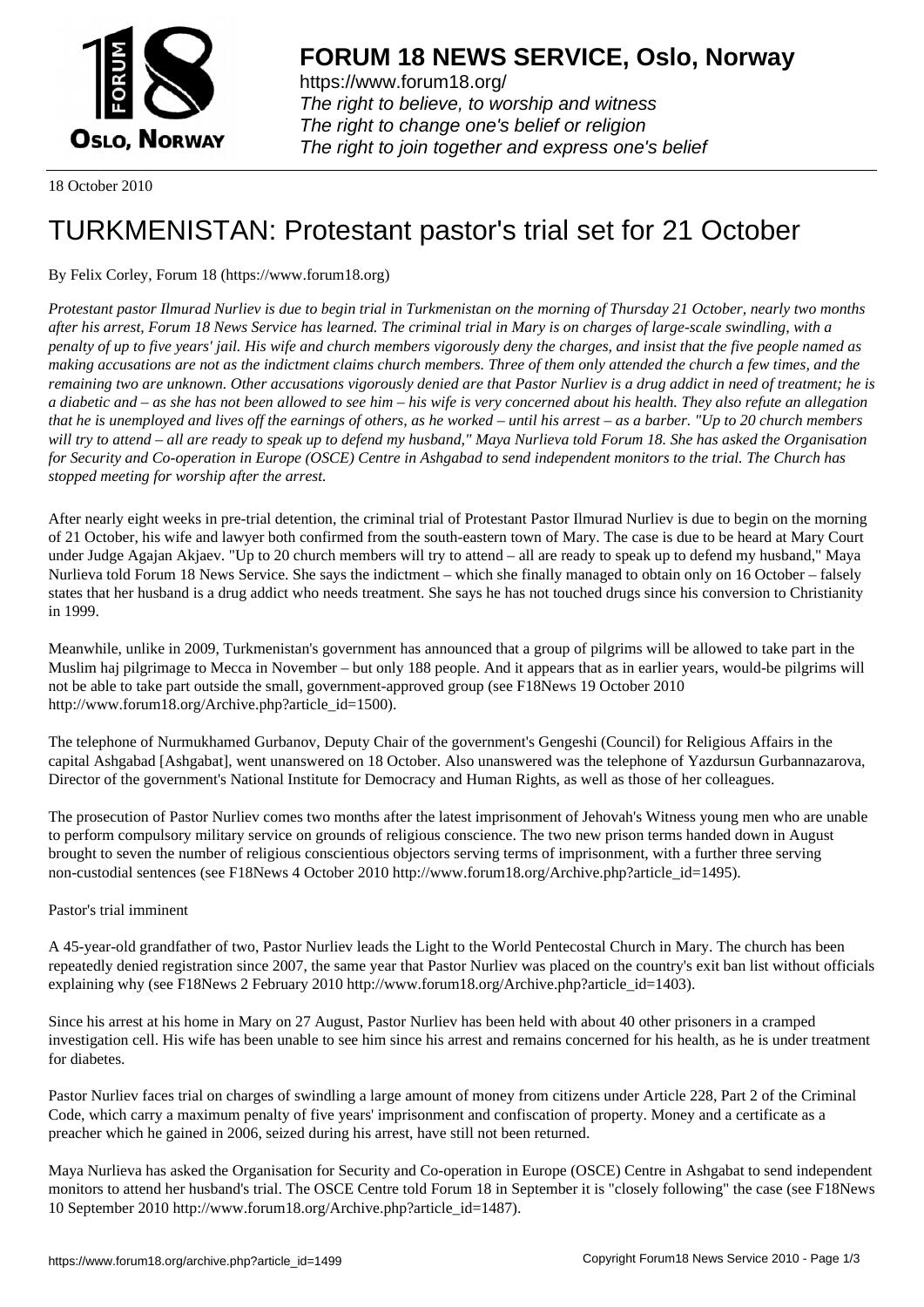The 11-page indictment, signed by police investigator Durdimurad Gazakov and Mary town police chief K. Byashimov, includes several unfounded assertions in addition to the accusation of drug-addiction against her husband, Maya Nurlieva complained. She says it also alleged that she and her husband do not work and live off the tithes of church members. She told Forum 18 that her husband works as a barber, while she works in a factory.

The indictment alleges that Pastor Nurliev extracted money from five church members. Two women testified against him in writing, while three men gave verbal testimony, the indictment says.

His wife and church members vigorously refute the accusations, saying that the two female accusers came to church meetings only a handful of times and one never gave any money, while the other gave 46 Manats (98 Norwegian Kroner, 12 Euros or 16 US Dollars). Of the three men, two are people they have never heard of. 15 church members who came to the Church's Sunday worship service on 29 August – two days after the arrest - signed an appeal to the Prosecutor's Office testifying to Pastor Nurliev's innocence (see F18News 30 August 2010 http://www.forum18.org/Archive.php?article\_id=1481).

The third male accuser named in the indictment is Pastor Nurliev's former school teacher who later became an alcoholic and was rejected by his family. "He even stayed with us for a week back in 2007 and Ilmurad helped him with clothes and even crockery," Nurlieva said. "But he has not attended the church since 2007 and never gave any money." She continues to insist that the arrest and prosecution is designed to punish her husband for his religious activity.

Police applied heavy pressure – including threats that her husband would be fired from his job – against another church member to falsely testify against Pastor Nurliev, but she refused to do this (see F18News 30 August 2010 http://www.forum18.org/Archive.php?article\_id=1481).

Pastor Nurliev's new lawyer told Forum 18 on 15 October that earlier that day he had been able to meet his client in the investigation prison. "His spirit was strong," the lawyer noted. He said he did not know whether the trial will be completed within one day or whether it might extend over several sessions (see F18News 21 October 2010 http://www.forum18.org/Archive.php?article\_id=1501).

Maya Nurlieva told Forum 18 that the church has chosen to stop meeting for worship, after her husband's arrest.

## Exit ban list persists

Pastor Nurliev is one of a number of religious believers known to have been placed on the exit ban list preventing them from leaving the country (see F18News 2 February 2010 http://www.forum18.org/Archive.php?article\_id=1403). Other religious believers have been denied the possibility of leaving on specific occasions, though without apparently ending up on the permanent exit ban list.

The exit ban list is run by the Migration Service, sometimes in conjunction with the Ministry of State Security (MSS) secret police who can also impose exit bans (see F18News 31 May 2006 http://www.forum18.org/Archive.php?article\_id=790). The exit ban list is part of the Turkmen government's long-standing policy of trying to isolate religious communities within the country as far as possible from their fellow-believers abroad (see F18News 19 November 2008 http://www.forum18.org/Archive.php?article\_id=1219).

Members of one religious faith, who asked that it not be identified, told Forum 18 in September that some of their fellow-believers were not allowed to leave Turkmenistan during the summer to take part in religious events abroad.

Other religious believers on the list include members of the immediate family of former Baptist prisoner Shageldy Atakov. The latest family member to be added to the list was his brother Hoshgeldy Atakov. He was prevented from boarding a flight to Moscow at Ashgabad airport in February 2010, not long after he converted to Christianity and his home was raided by officers of the MSS secret police. "They wouldn't give him any reason for why he couldn't travel," Shageldy Atakov told Forum 18 from the town of Kaakhka on 20 September. He said his brother has been told he still cannot travel abroad.

"They knew my brother had converted not long before," he added. "Then the MSS secret police came and confiscated religious literature from him and told him not to read it." Shageldy Atakov told Forum 18 that soon after the raid, literature confiscation and travel ban his brother had stopped participating in church activity. "All this influenced him. He was afraid."

The official who answered the phone at the State Migration Service in Ashgabad refused absolutely to discuss with Forum 18 how individuals end up on the exit ban list, why no official reason is given for this and why such people include religious believers. "We don't answer any such questions by telephone," she told Forum 18 on 18 October. "Come along and talk to our Head." She then put the phone down. (END)